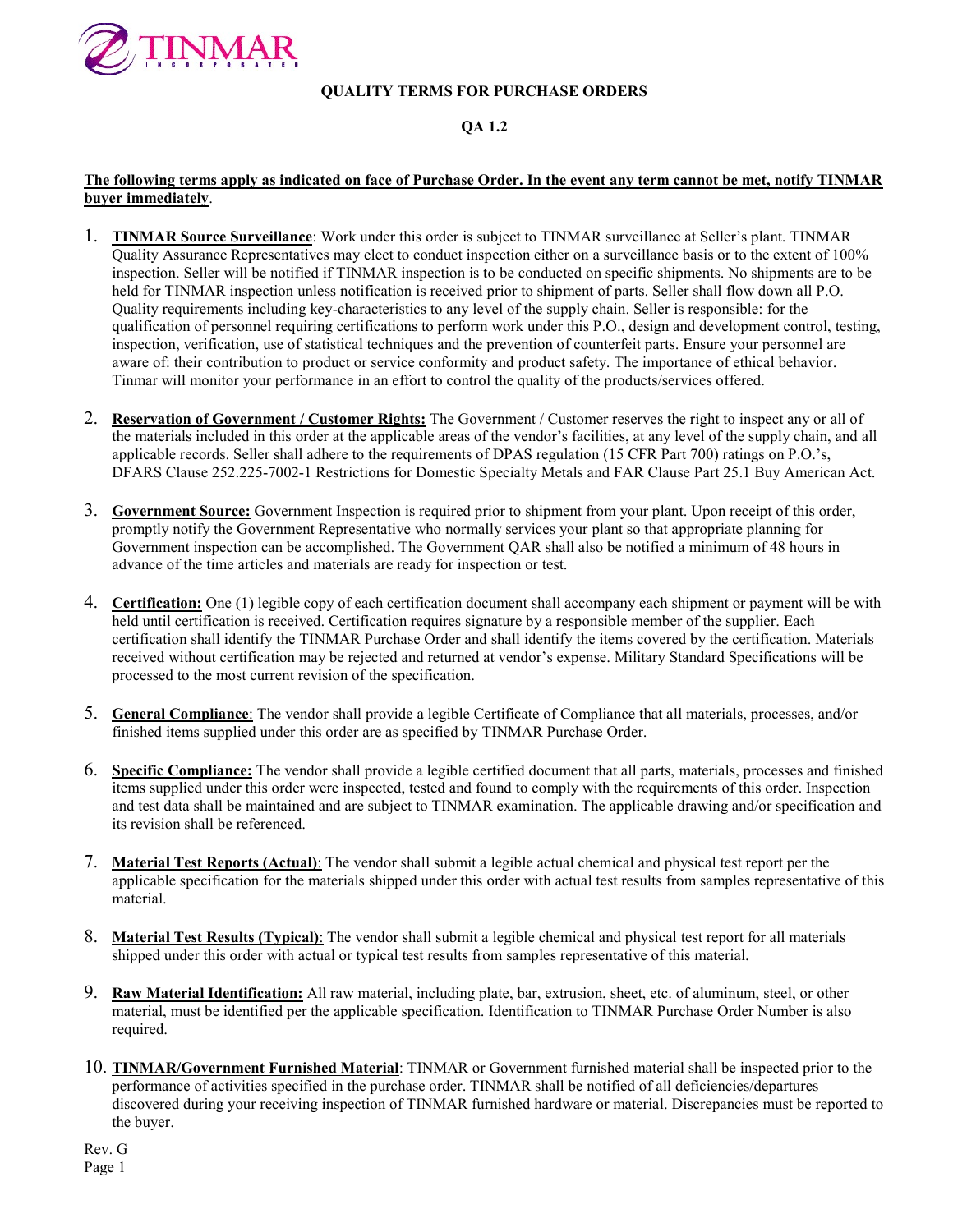

## QA 1.2

- 11. Mil-Spec. / Supplier Part Number: Seller's legible packing sheet and invoices are to reflect the Mil-Spec and seller's part numbers that are listed on the Purchase Order.
- 12. Mil- Spec. Conformance: Items supplied under military specifications (current revision) shall conform to the specification regarding limits of size, finish, material, component details and performance. A legible certificate of conformance is required with each shipment. The supplier shall coordinate variations or departures from the specifications with the TINMAR buyer prior to delivery of such items.
- 13. Supplier Catalog Conformance: Items supplied under the supplier's catalog number which are not controlled by a federal or military specification shall conform to the supplier's catalog description regarding limits of size, finish, material, component details and performance. A legible certificate of conformance is required with each shipment. The supplier shall coordinate variations or departures from the catalog description with the TINMAR buyer prior to delivery of such items.
- 14. **Inspection and Test Plan:** An inspection and test plan for control of articles furnished in accordance with the Purchase Order shall be prepared and specifically written to outline the product flow from receipt of materials through fabrication, assembly and test operations. The plan defines the inspection points throughout the manufacturing sequence and describes what, where and when inspection will be implemented to control the product. A general description of procedures and records used will be adequate. Two (2) copies of the plan shall be forwarded to the TINMAR buyer within forty-five (45) days after date of order unless otherwise specified.
- 15. **Quality Control Plan**: The vendor's Quality Control Manual or equivalent for conformance to applicable program specifications shall be submitted to the TINMAR buyer within thirty (30) days after receipt of order unless otherwise specified.
- 16. **Inspection Program (Department of Defense)**: The vendor's inspection program shall be in accordance with Specifications MIL-1-45208A, "Inspection System Requirements".
- 17. Inspection Program (NASA): The vendor's inspection program shall be in accordance with NASA Quality Publication NHB 5300.4 (IC), "Inspection System Provisions for Suppliers of Space Materials, Parts, Components and Services".
- 18. GE S1000 Requirement: Products produced/acquired shall adhere to the requirements of GE Specification S1000 GE Aviation Quality System Requirements for Supplies. GE Aviation is the end user of this product.
- 19. Removed.
- 20. Calibration Control: The vendor shall control the calibration of all measuring and test devices against certified standards traceable to the National Institute of Standards and Technology. The calibration must be current. The supplier may use MIL-STD-45662 or ANSI/NCSL-Z540-1 for compliance to this requirement. Compliance to MIL-STD-45662 is mandatory when MIL-Q\_9588 or MIL-I\_45208 is invoked.
- 21. Process Control: The vendor shall maintain control and approval of all manufacturing (i.e., welding, soldering, plating, painting, etc.) and inspection processes used in the performance of this order. The vendor shall maintain objective evidence of process qualification in accordance with applicable specifications. The approval status shall be subject to review and disapproval by TINMAR.
- 22. **Identification and Inspection Data**: One (1) copy of the item drawing or applicable catalog page shall accompany parts for receiving identification and inspection.
- 23. Part Identification: All items supplied under this order shall be identified with complete nomenclature and part numbers in accordance with MIL-STD-130 or as specified in the Purchase Order.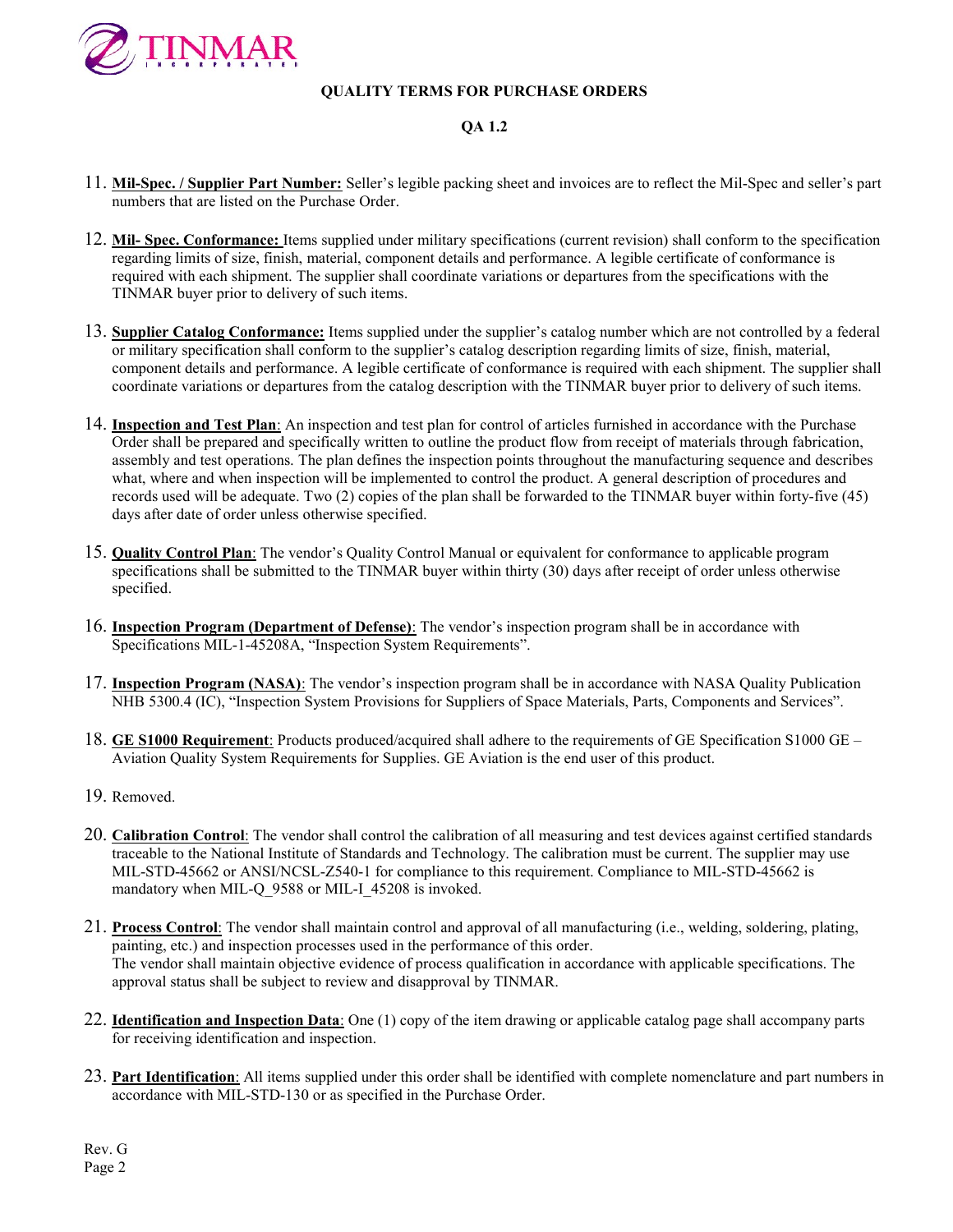

#### QA 1.2

- 24. First Article Inspection: The vendor shall submit a sample first article for dimensional and functional approval prior to making production item(s). The first article must be supplied with a first article inspection report and all applicable data required by purchase order. The vendor shall notify TINMAR when the item is ready for approval examination. Such examination may be conducted at the vendor's facilities or at the TINMAR receiving inspection area.
- 25. General Inspection: The supplier shall generate and maintain records and data of all inspections and tests performed. Records shall disclose the status of articles and materials and the evidence of inspections and tests performed, including dates. 100% inspections shall be performed on all critical and major characteristics and Interface Control points. Sampling plans for minor attributes shall conform to ANSI/ASQC Z1.4-1993.
- 26. 100% Inspection: The supplier shall perform 100% inspection on all drawing/specification requirements on each part. The  $\overline{\text{insection record(s)}}$  shall identify each characteristic, allowable tolerance limits, the actual measurements obtained for each characteristic on each part and show objective evidence that each characteristic has been inspected. This legible data shall be submitted with each shipment of parts.
- 27. **Statistical Process Control:** Supplier shall validate the quality of the product using SPC techniques as defined in American National Standards Institute (ANSI) Z1.1, Z1.2 and Z1.3 or a system approved by TINMAR.
- 28. Documentation Maintenance: Tinmar shall inform the vendor of detailed requirements needed to retain objective evidence of the quality of the item supplied (manufacturing, assembly, inspection, test and special process records, etc.) for the indicated period. If indefinitely is a requirement then records cannot be destroyed without written authorization from Tin-Mar. These records shall be sufficient to prove conformance to all applicable specifications and drawings. These records shall be made available to TINMAR upon request.

a) One Year b) Three Years c) Ten Years d) Indefinitely

- 29. Material Safety Data Sheet: (MSDS) required with each shipment.
- 30. Critical and Limited Life Items: (Sundry Items) Data of manufacture and/or shelf life must be supplied with each limited life item.

a.) Limited life items must have a minimum of 50% of shelf life remaining when received by TINMAR.

- b.) Limited life items must have a minimum of 80% of shelf life remaining when received by TINMAR
- 31. Bearing Certification: A specific certification stating that the bearing was made in the US or Canada for all Government contracts is required.
- 32. Special Process at Subtier Facility: When special process specifications (e.g. Heat Treat, Chemical Processing, NDT, etc.) are a purchase order/or drawing requirement, the supplier is responsible for maintaining a system to control special processes performed. TINMAR reserves the right to require approval and/or accomplish surveillance review or audit of all aspects of supplier's special process. Supplier is required to provide certification to the processes performed.
- 33. Removed
- 34. Removed
- 35. Removed
- 36. Hardware Certification/Distribution: For each item on this purchase order, the supplier shall submit a legible copy of the manufacture's certification for the hardware supplied. This certification must, as a minimum:

State that the hardware supplied was manufactured and accepted in accordance with applicable specification.

List both the ordering and procurement specifications, including revision levels.

Identify traceability by lot number or date code as applicable.

State that the manufacturer supplying the hardware is on the qualified products list for that hardware.

Be dated and signed by an official of the company.